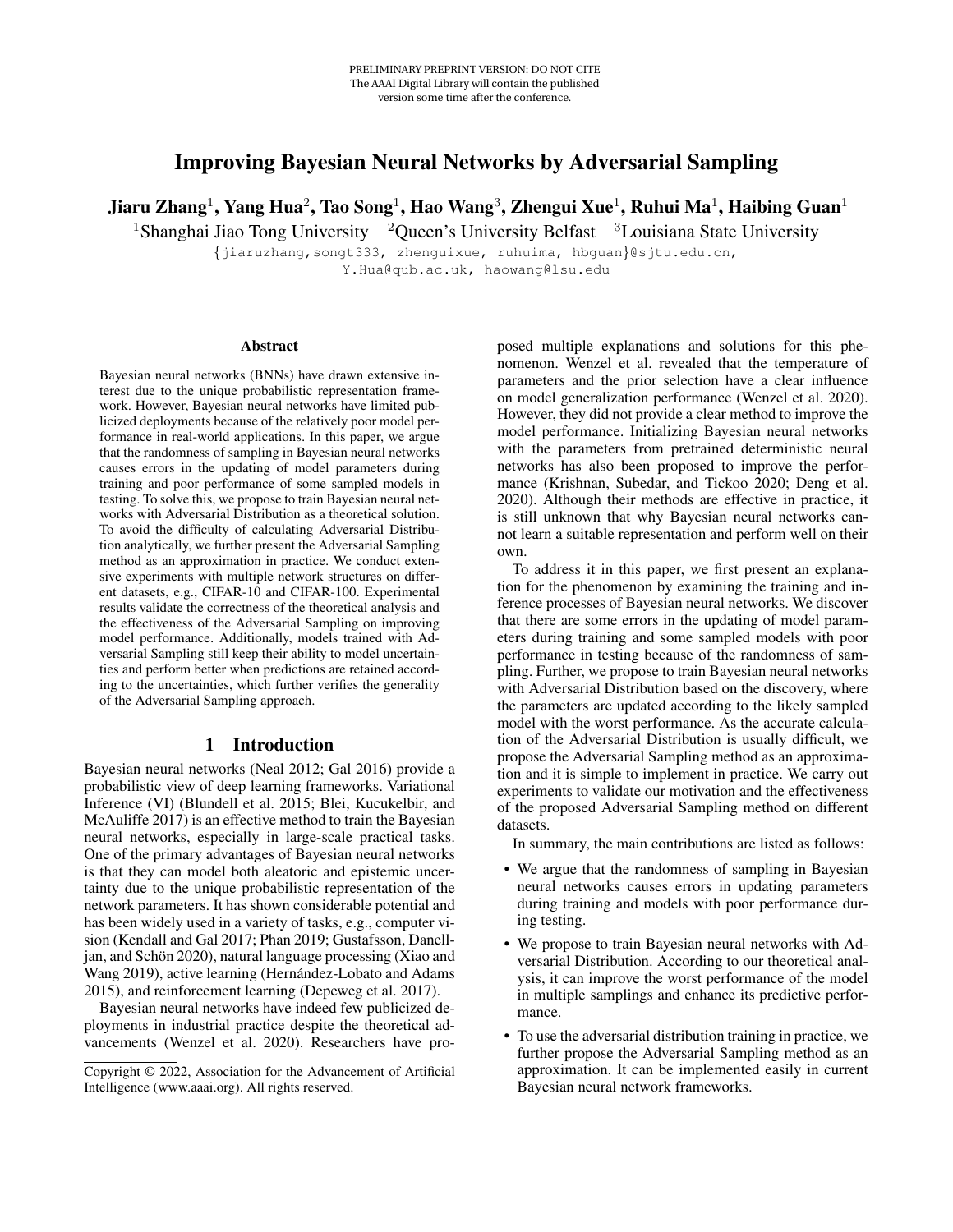• Experiments on multiple network structures and datasets verify our theoretical analysis and the effectiveness of the Adversarial Sampling method. We release our codes at https://github.com/AISIGSJTU/AS.

# 2 Related Work

# 2.1 Bayesian neural networks

Unlike deterministic deep neural networks where a point estimate of model parameters is obtained by optimizing a specific objective function, Bayesian neural networks (Buntine 1991; Neal 2012; Blundell et al. 2015) are trained to find the posterior distribution of the parameters instead of a point estimate. Variational Inference (Graves 2011; Foti et al. 2014; Blundell et al. 2015; Blei, Kucukelbir, and McAuliffe 2017) and Markov Chain Monte Carlo (Chen, Fox, and Guestrin 2014; Bardenet, Doucet, and Holmes 2017) are two mainstream methods to train Bayesian neural networks. Although Variational Inference scales better than the Markov Chain Monte Carlo approach and is gaining in popularity, most of the extant works fail to meet the aim of practicability and there are few publicized deployments in industrial practice.

Researchers have offered several explanations and remedies to the problem. Wenzel et al. demonstrate that cooling the posterior with a temperature  $T$  improves generalization performance considerably (Wenzel et al. 2020). However, the posterior probability becomes more concentrated on the set of point estimates with a cooler temperature  $T$ , i.e., degenerating into a deterministic neural network. From another point of view, Krishnan et al. suggest using the parameters from a pretrained deterministic neural network to establish the prior and initialize the model parameters (Krishnan, Subedar, and Tickoo 2020). Similarly, Deng et al. propose BayesAdapter as a tool for converting pretrained deterministic neural networks into Bayesian neural networks (Deng et al. 2020). Both methods are successful in increasing model performance, but they do not explain why the initialization from deterministic neural networks is essential and there is still a large gap for further improvement.

#### 2.2 Adversarial Perturbation

Adversarial perturbation on data, i.e., Adversarial Examples, has been studied in detail (Goodfellow, Shlens, and Szegedy 2015; Sun, Tan, and Zhou 2018). A small but intentionally Adversarial Perturbation on input data can result in a significant shift in model output. Researchers have proposed many kinds of methods of Adversarial Perturbation on data, e.g., FGSM (Goodfellow, Shlens, and Szegedy 2015), BIM (Kurakin, Goodfellow, and Bengio 2017), CW (Carlini and Wagner 2017), PGD (Madry et al. 2018), and AutoAttack (Croce and Hein 2020). Moreover, using Adversarial Examples as training data, i.e., Adversarial Training (Goodfellow, Shlens, and Szegedy 2015), has also been used as an effective method to enhance the adversarial robustness of models. A worth mentioning method is Adversarial Distribution Training (Dong et al. 2020), which also formulates the adversarial perturbation as a probabilistic distribution. Our method differs from the Adversarial Distribution Training because we target improving the generalization perfor-

mance of Bayesian neural networks, while theirs is used on improving the adversarial robustness of deterministic neural networks.

There are also several studies about the adversarial perturbation on model parameters. It has been shown that adversarial perturbation on weights improves the adversarial robustness of models by combining with the adversarial training (Wu, Xia, and Wang 2020). Furthermore, Zheng et al. demonstrate that the adversarial perturbation on model parameters alone serves as a regularization approach by enforcing the model finding flat local minima of the empirical risk, and enhances the model generalization (Zheng, Zhang, and Mao 2021). To some extent, our Adversarial Sampling approach can be viewed as a natural extension of these existing approaches on Bayesian neural networks.

# 3 Background

# 3.1 Bayesian Neural Networks with Variational Inference

Suppose we have observations  $\mathcal{D} = \{(\mathbf{x}_1, \mathbf{y}_1), (\mathbf{x}_2, \mathbf{y}_2),$ 

 $\ldots$ , a Bayesian neural network parameterized by W uses a variational distribution  $Q_{\theta}(\mathbf{W})$  to approximate the real posterior probability  $P(\mathbf{W}|\mathcal{D})$ . The Bayesian neural network is trained by minimizing the Kullback–Leibler (KL) divergence

$$
KL(Q_{\theta}(\mathbf{W})||P(\mathbf{W}|\mathcal{D}))) = -\int Q_{\theta}(\mathbf{W}) \log \frac{P(\mathbf{W}|\mathcal{D})}{Q_{\theta}(\mathbf{W})} d\mathbf{W}
$$

$$
= \log P(\mathcal{D}) - \int Q_{\theta}(\mathbf{W}) \log \frac{P(\mathbf{W}, \mathcal{D})}{Q_{\theta}(\mathbf{W})} d\mathbf{W}.
$$
(1)

Since  $\log P(D)$  is a constant for given observations D, minimizing the KL divergence is equivalent to minimizing

$$
\mathcal{L} = -\int Q_{\theta}(\mathbf{W}) \log \frac{P(\mathbf{W}, \mathcal{D})}{Q_{\theta}(\mathbf{W})} d\mathbf{W}
$$
  
= 
$$
-\mathbb{E}_{\mathbf{W} \sim Q_{\theta}(\mathbf{W})} \log P(\mathcal{D}|\mathbf{W}) + \underbrace{KL(P(\mathbf{W})||Q_{\theta}(\mathbf{W}))}_{\mathcal{L}_r}.
$$
 (2)

Note that  $-\mathcal{L}$  is a lower bound of  $log P(\mathcal{D})$ , thus  $\mathcal L$  is usually called the Evidence Lower Bound (ELBO) loss (Blei, Kucukelbir, and McAuliffe 2017). It can be divided into two terms. The first term is directly related to the predictions and it is named as the prediction loss  $\mathcal{L}_p$ . The second term can be seen as a regularization on the model parameters, and it is named as the regularization loss  $\mathcal{L}_r$ .

The target of the training process is to find the parameters  $\theta$  of the variational distribution  $Q_{\theta}(\mathbf{W})$  to minimize  $\mathcal{L}$ :

$$
\theta = \underset{\theta}{\operatorname{argmin}} \mathcal{L}.\tag{3}
$$

The prediction  $y$  of given input  $x$  is obtained by multiple stochastic forward passes through sampling  $K$  times from the probability distribution:

$$
p(\mathbf{y}|\mathbf{x}, \mathcal{D}) \approx \frac{1}{K} \sum_{k=1}^{K} p(\mathbf{y}|\mathbf{x}, \mathbf{W}_k), \mathbf{W}_k \sim Q_{\theta}(\mathbf{W}). \quad (4)
$$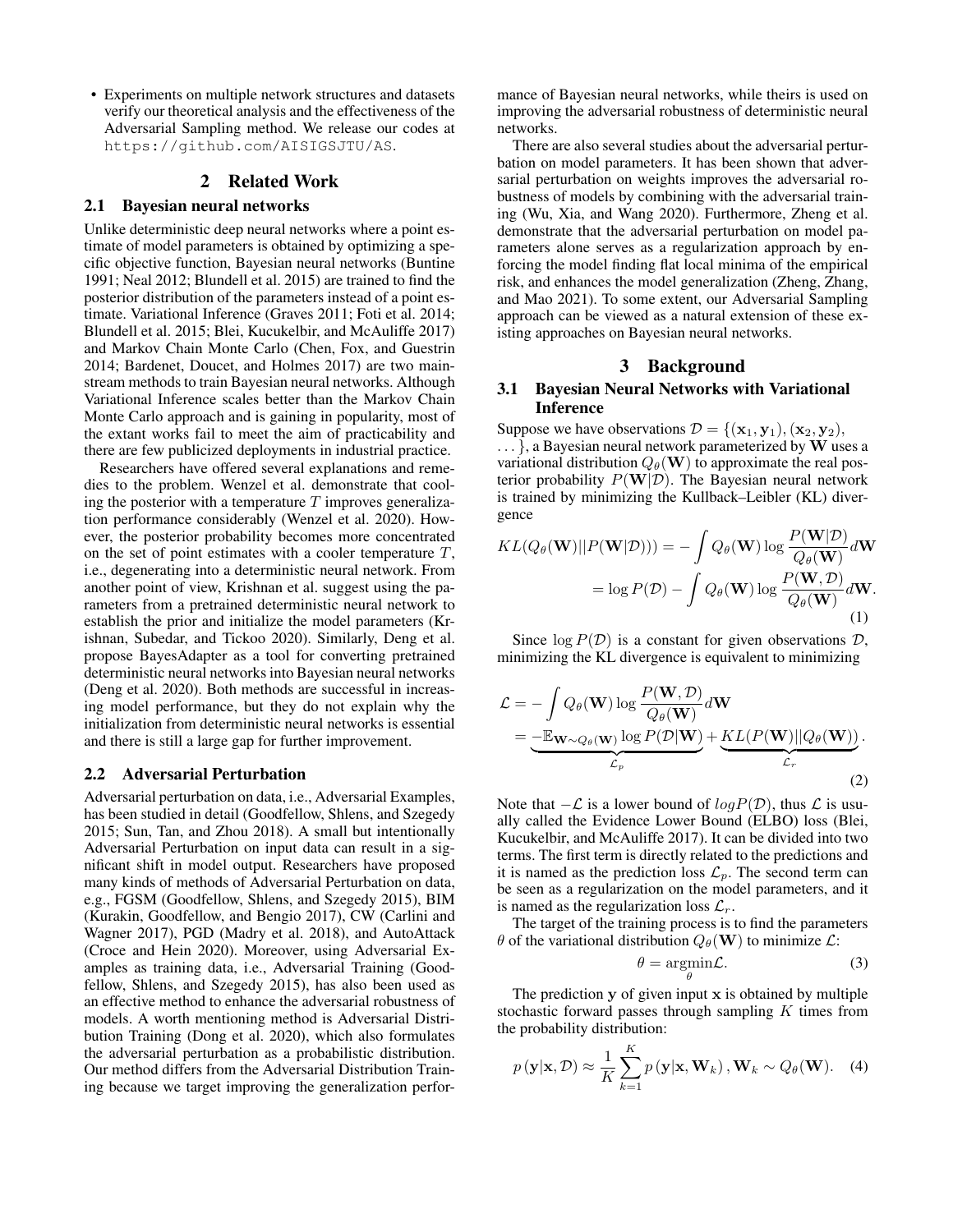It is also called the Bayes ensemble, as it can be seen as an ensemble of multiple likely models (Deng et al. 2020).

# 3.2 Uncertainty Estimation

One of the important properties of Bayesian neural networks is the ability to estimate uncertainty, which has been used in various domains to enhance model performance, such as scene segmentation (Kendall and Gal 2017) and sentiment analysis (Xiao and Wang 2019). On the other hand, uncertainty estimation can also be used to detect anomalous samples or out-of-distribution samples (Smith and Gal 2018; Antorán 2019). For a classification model with parameters **W**, input **x** and output y in classes  $C = \{c_1, c_2, \ldots, c_m\}$ , following previous approaches as follows (Antorán 2019; Depeweg 2019; Zhang et al. 2021), the total uncertainty of the prediction can be modeled by its predictive entropy

$$
H(y|\mathbf{x}, \mathbf{W}) = \sum_{i=1}^{m} p(y = c_i|\mathbf{x}, \mathbf{W}) \log p(y = c_i|\mathbf{x}, \mathbf{W}).
$$
\n(5)

It contains both aleatoric uncertainty  $H_a$  and epistemic uncertainty  $H_e$ . The aleatoric uncertainty  $H_a$  is

$$
H_a(y|\mathbf{x}, \mathbf{W}) = \mathbb{E}_{\mathbf{W}} H(y|\mathbf{x}, \mathbf{W}) \approx \frac{1}{K} \sum_{k=1}^K H(y|\mathbf{x}, \mathbf{W}_k).
$$
\n(6)

Hence it can be estimated by  $K$  Monte Carlo samplings. The epistemic uncertainty  $H_e$  is given by the difference between the overall uncertainty H and the aleatoric uncertainty  $H_a$ , i.e.,

$$
H_e(y|\mathbf{x}, \mathbf{W}) = H(y|\mathbf{x}, \mathbf{W}) - \mathbb{E}_{\mathbf{W}} H(y|\mathbf{x}, \mathbf{W}).
$$
 (7)

# 4 Adversarial Sampling

#### 4.1 Explanation of the Poor Performance

As demonstrated in Equations (3) and (4), Monte Carlo sampling is usually used to sample from the Bayesian posterior throughout the training process, and the original parameters are subsequently updated based on the gradients and losses from the sampled models. Because the models utilized in training are randomly sampled from the Bayesian neural networks, there are some errors in the updating of model parameters. Figure 1 presents the error rates of Bayesian neural networks and deterministic neural networks with different random seeds during training. The curves of Bayesian neural networks fluctuate more sharply, which verifies that there are some errors in updating the parameters of Bayesian neural networks because of the randomness.

Similarly, the final predictions are derived from an ensemble of the forward passing of multiple random likely models during testing. Therefore, some models with poor performance are yielded from the random sampling process. Figure 2 shows the distribution of accuracies of sampled models from a Bayesian neural network. Some models have much lower accuracies compared with others, which confirms our analysis that there exist some models with poor performance in the random sampling process.



Figure 1: Error rates of Bayesian neural networks and deterministic neural networks with different random seeds during a 200-epoch training. The ResNet20 structure and dataset CIFAR-10 are used. *Best viewed in color.*



Figure 2: Accuracies of 100 sampled models from a Bayesian neural network. The ResNet56 structure and dataset CIFAR-100 are used. *Best viewed in color.*

#### 4.2 Training with Adversarial Distribution

Based on our explanation of the poor performance, we propose to train Bayesian neural networks with Adversarial Distribution  $Q_{adv}(\mathbf{W})$  instead of using original distribution  $Q_{\theta}(\mathbf{W})$ . Concretely, given a dataset  $\mathcal{D}$  and the parameter distributions of a Bayesian neural network  $Q_{\theta}(\mathbf{W})$ , the corresponding Adversarial Distribution  $Q_{adv}(\mathbf{W})$  is defined as follows:

$$
Q_{adv} = \underset{W[Q_{adv}, Q_{\theta}] \le d}{\operatorname{argmax}} - \mathbb{E}_{\mathbf{W} \sim Q_{adv}(\mathbf{W})} \log P(\mathcal{D}|\mathbf{W}), \tag{8}
$$

where d is a hyperparameter to control  $W[Q_{adv}, Q_{\theta}]$ .  $W[Q_{adv}, Q_{\theta}]$  denotes the Wasserstein distance between  $Q_{adv}$  and  $Q_{\theta}$ , which is a widely used metric between probabilistic distributions in deep learning (Frogner et al. 2015; Arjovsky, Chintala, and Bottou 2017; Cheng et al. 2020). It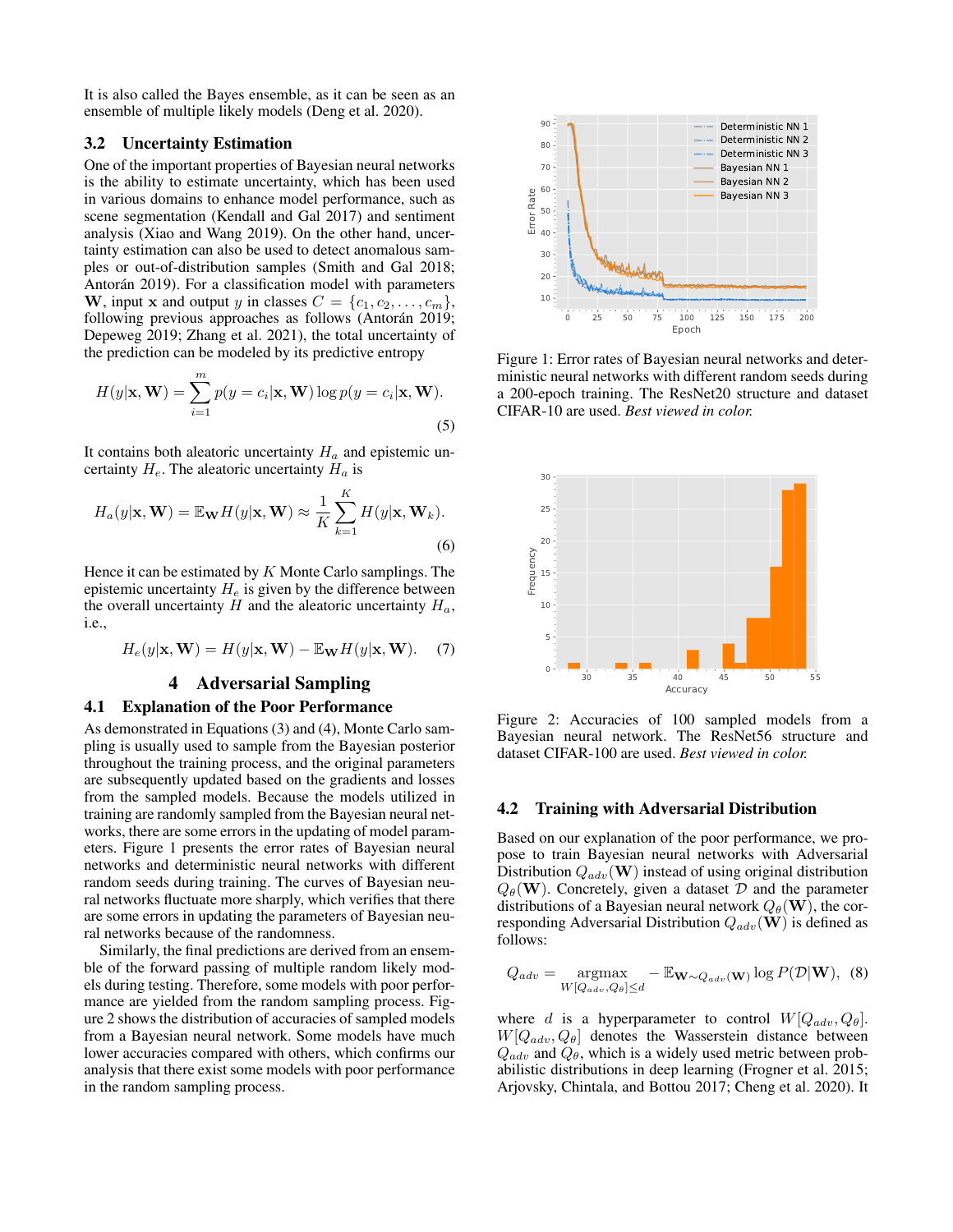Algorithm 1: Training with Adversarial Sampling

**Input**: Variational posterior parameters  $(\mu, \sigma)$ , Batch data  $\mathcal{D}$ 

**Parameters:** Iterations N, Step length for perturbation  $\alpha$ **Output**: Updated variational posterior parameters ( $\mu$ ,  $\sigma$ )

1: Sample  $\epsilon_{adv} \sim \mathcal{N}(0, 1)$ 

- 2: for sufficient iterations  $N$  do
- 3: Let  $w_{adv} = \mu + \epsilon_{adv} \cdot \sigma$ <br>4: Calculate the adversaria
- Calculate the adversarial loss  $\mathcal{L}_{adv}$  with parameter  $w_{adv}$  and data  $\mathcal D$
- 5: Update  $\epsilon_{adv} = \epsilon_{adv} + \alpha \cdot sign(\frac{\partial \mathcal{L}_p}{\partial \epsilon_{adv}})$  $\frac{\partial \mathcal{L}_{p}}{\partial \epsilon_{adv}})$
- 6: end for
- 7: Let  $w_{adv} = \mu + \epsilon_{adv} \cdot \sigma$
- 8: Calculate the adversarial loss  $\mathcal{L}_{adv}$  with parameter  $w_{adv}$ and data D
- 9: Sample  $\epsilon \sim \mathcal{N}(0, I)$
- 10: Let  $w = \mu + \epsilon \cdot \sigma$
- 11: Calculate the prediction loss  $\mathcal{L}_n$  with parameter w and data D
- 12: Calculate the regularization loss  $\mathcal{L}_r$  analytically
- 13: Calculate the total loss  $\mathcal L$  with Equation (11)
- 14: Update parameter  $\mu$  and  $\sigma$  with the total loss  $\mathcal L$

is defined as

$$
W\left[Q_{adv}, Q_{\theta}\right] = \inf_{\gamma \in \Pi(Q_{adv}, Q_{\theta})} \mathbb{E}_{(x, y) \sim \gamma}[d(x, y)], \quad (9)
$$

where  $\Pi(Q_{adv}, Q_{\theta})$  denotes the set of all joint distributions  $\gamma(x, y)$  whose marginal distributions are  $Q_{adv}$  and  $Q_{\theta}$ , and  $d(x, y)$  represents the distance between the two points x and y. In this paper, we use the  $l_{\infty}$  metric as the distance metric  $d(x, y)$ .

Corresponding to the Adversarial Distribution, the adversarial loss  $\mathcal{L}_{adv}$  is defined as

$$
\mathcal{L}_{adv} = -\mathbb{E}_{\mathbf{W} \sim Q_{adv}(\mathbf{W})} \log P(\mathcal{D}|\mathbf{W}). \tag{10}
$$

The total learning target is formulated as

$$
\theta = \operatorname*{argmin}_{\theta} \left( (1 - \lambda) \cdot \mathcal{L}_p + \lambda \cdot \mathcal{L}_{adv} + \mathcal{L}_r \right), \qquad (11)
$$

where  $\lambda$  is a hyperparameter to control the ratio of training with Adversarial Distribution. It will degenerate to the original target in Equation (3) when  $d = 0$  or  $\lambda = 0$ . Intuitively, sampling from the Adversarial Distribution yields likely models with the worst performance in the Bayesian neural network. Therefore, we update the parameters according to the worst model to guarantee the performance of the regularly sampled models during prediction. In this way, it can also effectively reduce the performance disparity between the likely models.

#### 4.3 Adversarial Sampling as an Approximation

Calculating the Adversarial Distribution  $Q_{adv}$  in Equation (8) analytically for Bayesian neural networks is usually difficult. Therefore, we propose the Adversarial Sampling technique as a practical approximation. To be more specific, we sample each parameter from the original parameter distribution  $Q_{\theta}$ , which is a Gaussian distribution with a mean of  $\mu$ and a variance of  $\sigma^2$ :

$$
w_{adv} \sim \mathcal{N}(\mu, \sigma^2). \tag{12}
$$

The parameter  $w$  is then adversarially perturbed using an iterative approach. The step below is repeated multiple times:

$$
w_{adv} = w + \alpha \cdot \sigma \cdot sign(grad(w_{adv})), \qquad (13)
$$

where  $grad(w_{adv})$  represents the gradient of parameter w of the corresponding loss function. The hyperparameter  $\alpha$  is the step size of the adversarial perturbation. We adjust the scope of the adversarial perturbation using the standard deviation of the parameter  $\sigma$ , since a parameter with a larger standard deviation has higher randomness in regular sampling.

Denoting the iteration times as  $N$ , the total distance between w and  $w_{adv}$  satisfies  $||w - w_{adv}|| \leq N \cdot \alpha$ . Therefore, it satisfies  $W[Q_{adv}, Q_{\theta}] \le d$  by setting  $d = N \cdot \alpha$ . Besides, as  $w_{adv}$  is generated by multiple iterations of increasing the prediction loss, it can be seen as a reasonable approximation of the argmax operation. Therefore, the process of generating the parameter  $w_{adv}$  can be regarded as a sampling from a distribution, and many  $w_{adv}$ s create an approximation of the Adversarial Distribution.

In practice, the parameter  $w$  is yielded by a random unit Gaussian noise  $\epsilon \sim \mathcal{N}(0, 1)$ :  $w = \mu + \epsilon \cdot \sigma$  with the popularly used reparameterization trick (Blundell et al. 2015; Kingma, Salimans, and Welling 2015; Kingma and Welling 2014). Therefore, we just need to update the random noise  $\epsilon$ with the same step size  $\alpha$  instead of considering the standard deviation  $\sigma$ , making Adversarial Sampling simple to implement. The procedure to train Bayesian neural networks with Adversarial Sampling is provided in Algorithm 1.

# 5 Experiments

In this section, we empirically verify our motivation and investigate the effectiveness of the proposed Adversarial Sampling method. We train a variety of Bayesian neural networks, including ResNet20, ResNet56 (He et al. 2016), and VGG (Simonyan and Zisserman 2015), on CIFAR-10, and CIFAR-100 datasets (Krizhevsky 2009). For simplicity, we set the hyperparameter  $\alpha = 0.02$  and  $N = 5$  on models trained with Adversarial Sampling.

#### 5.1 Verification of Motivation

We present the experimental results to verify that our analysis on the problem of Bayesian neural networks and our Adversarial Sampling method is effective to solve it. We train networks with and without Adversarial Sampling of structure ResNet20 on CIFAR-10 dataset with multiple random seeds and plot the error rates during the 200-epoch training in Figure 3. The error rates of models trained with Adversarial Sampling are obviously lower than that of original models, proving the effectiveness of the Adversarial Sampling method. The change trends of models trained with Adversarial Sampling are more stable and steady, which verifies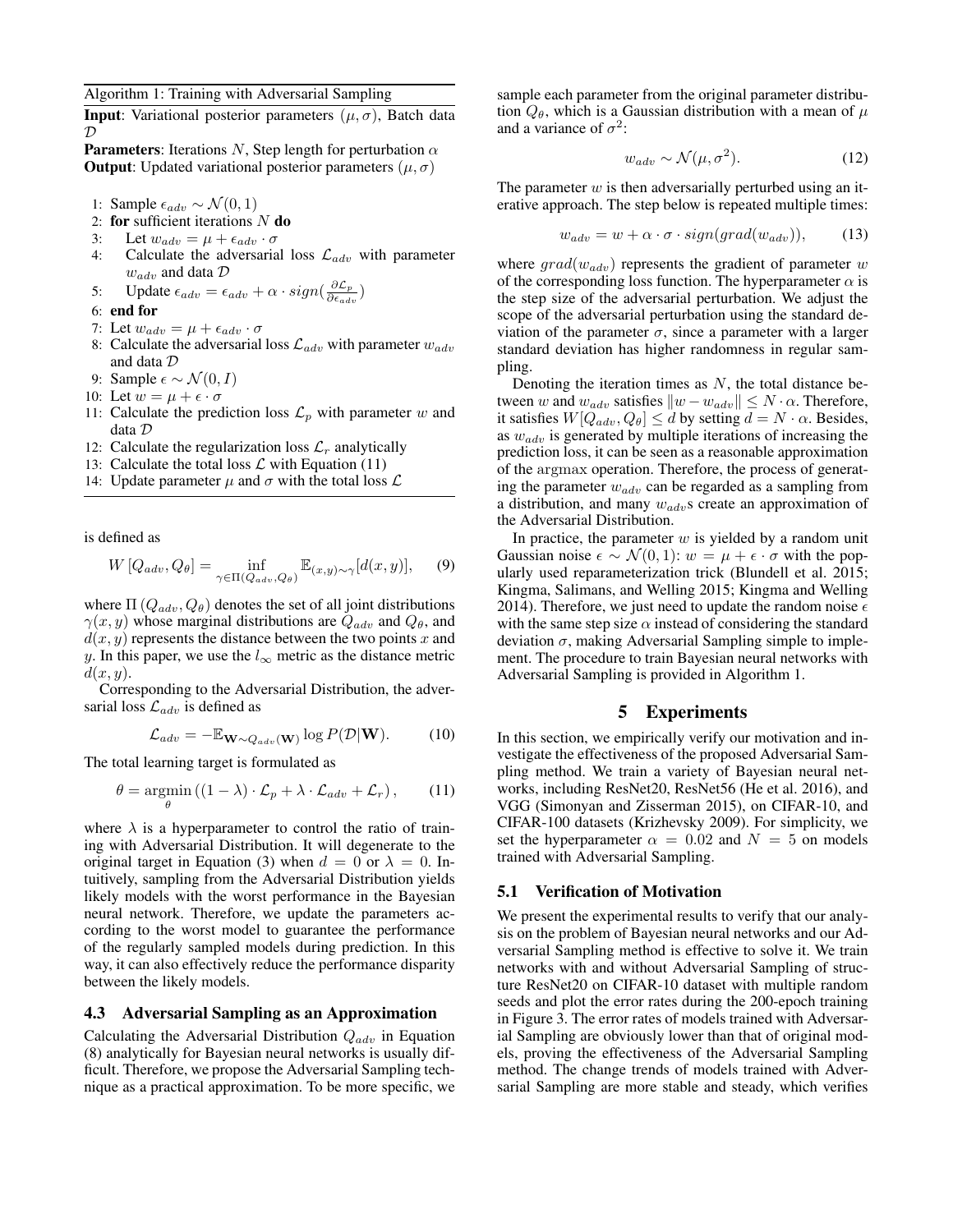

Figure 3: Error rates of models trained without Adversarial Sampling (AS) and with Adversarial Sampling with different random seeds during a 200-epoch training. *Best viewed in color.*

our motivation that training with Adversarial Sampling reduces the errors in the updating of model parameters during training.

We sample 10000 likely models from the models trained with and without Adversarial Sampling and we record the test accuracy of them. The Bayesian neural networks of structure ResNet20 on CIFAR-10 dataset and Bayesian neural networks of structure ResNet56 on CIFAR-100 dataset are used. The results are shown in Figure 4. The models trained without Adversarial Sampling distribute more dispersed than the models trained with Adversarial Sampling, which verifies that the Adversarial Sampling method reduces the randomness of Bayesian neural networks. Additionally, the accuracy of the worst-performing model trained with Adversarial Sampling is clearly higher than that of the model trained without Adversarial Sampling.

# 5.2 Ablation Study

As indicated in Equation (11), the hyperparameter  $\lambda$  regulates the ratio of Adversarial Sampling during training. To evaluate the impact of different settings of the  $\lambda$  in practice, we measure the error rates of models trained with different  $\lambda$ throughout a 200-epoch training. The results are presented in Figure 5. The model performance is clearly improved when  $\lambda$  is gradually increased from 0 (i.e., a model trained without Adversarial Sampling) to 0.8. However, there is a significant drop in performance when  $\lambda$  reaches 1.0 (i.e., training with completely Adversarial Sampling). Therefore, the completely Adversarial Sampling harms the model performance and the introduction of parameter  $\lambda$  in Equation (11) is necessary.

#### 5.3 Improvement on Model Performance

We present the classification accuracies in Table 1 to validate that the Adversarial Sampling method indeed enhances the model performance. The Bayesian neural networks of structure ResNet20, ResNet56, and VGG trained on CIFAR-10



Figure 4: Comparison between accuracies of 10000 sampled models from Bayesian neural networks trained without Adversarial Sampling (AS) and with Adversarial Sampling. *Best viewed in color.*

and CIFAR-100 datasets are used. We present three kinds of accuracies for each model: The lowest accuracy and the highest accuracy among 100 sampled models, and the accuracy of the ensembled model. The models trained with Adversarial Sampling have much higher lowest accuracies compared with the original models under all the conditions. It verifies our analysis that particular models with poor performance exist in normal training and the Adversarial Sampling method solves the problem. They also have clear higher highest accuracies and higher ensembled accuracies on all the network structures and datasets, which proves that the Adversarial Sampling method indeed improves the model performance.

# 5.4 Combination with Bayesian Fine-tune

As we mentioned above, initialization of Bayesian neural networks with the parameters from a trained deterministic neural network, i.e., Bayesian fine-tune, is an effective method to improve the performance of Bayesian neural net-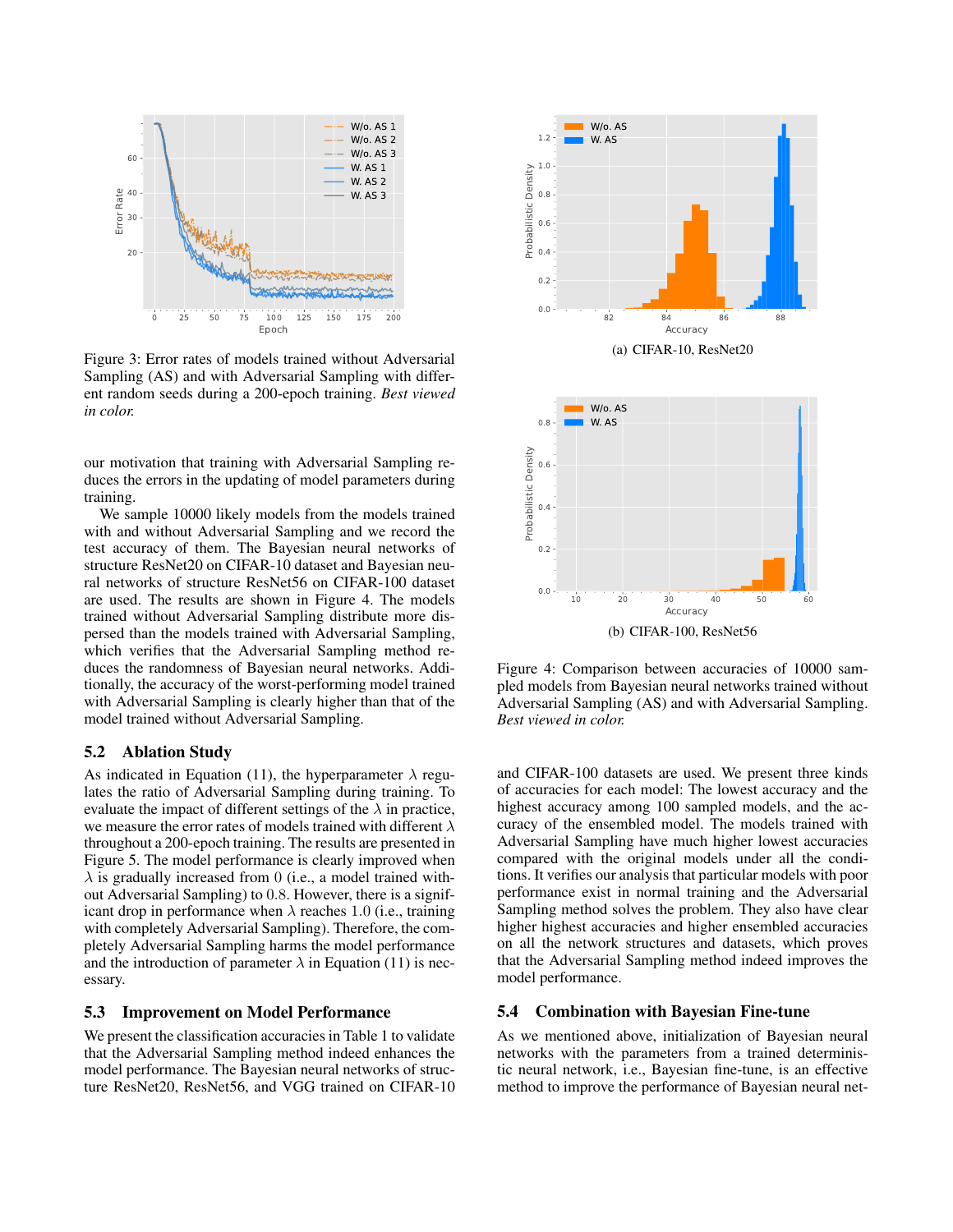| Dataset     | Model                | <b>Lowest Accuracy</b>             | <b>Highest Accuracy</b> | <b>Ensembled Accuracy</b> |
|-------------|----------------------|------------------------------------|-------------------------|---------------------------|
| $CIFAR-10$  | ResNet20             | $82.73 \pm 0.88$                   | $86.03 \pm 0.43$        | $87.01 \pm 0.65$          |
|             | $ResNet20 + AS$      | $86.33 \pm 0.45$                   | $88.35 \pm 0.51$        | $88.76 \pm 0.73$          |
|             | ResNet <sub>56</sub> | $82.71 \pm 0.55$                   | $86.84 \pm 0.04$        | $88.22 \pm 0.41$          |
|             | $ResNet56 + AS$      | $87.30 \pm 0.32$                   | $88.86 \pm 0.79$        | $89.61 \pm 0.93$          |
|             | VGG                  | $85.04 \pm 0.44$                   | $88.47 \pm 0.12$        | $89.80 \pm 0.12$          |
|             | $VGG + AS$           | $88.68 \pm 0.53$                   | $90.39 \pm 0.35$        | $90.86 \pm 0.32$          |
| $CIFAR-100$ | ResNet20             | $52.54 \pm 1.54$                   | $55.58 \pm 1.33$        | $56.56 \pm 1.07$          |
|             | $ResNet20 + AS$      | $54.83 \pm 0.95$                   | $57.24 \pm 0.89$        | $57.62 \pm 0.91$          |
|             | ResNet <sub>56</sub> | $44.92 \pm 5.58$                   | $51.67 \pm 2.99$        | $53.21 \pm 2.40$          |
|             | $ResNet56 + AS$      | $\textbf{54.76} \pm \textbf{2.26}$ | $57.50 \pm 1.43$        | $58.63 \pm 1.58$          |
|             | VGG                  | $40.61 \pm 1.28$                   | $45.38 \pm 0.95$        | $47.60 \pm 1.01$          |
|             | $VGG + AS$           | $51.14 \pm 1.23$                   | $54.95 \pm 0.53$        | $56.11 \pm 0.66$          |

Table 1: Comparison of models trained with Adversarial Sampling (AS) and models trained without Adversarial Sampling. The lowest accuracy and highest accuracy among 100 sampled models, and the accuracy of the ensembled model are used as the evaluation metric. The mean value and maximum deviation of three runs are reported.

| <b>Dataset</b> | Model                                   | Lowest Accuracy                      | <b>Highest Accuracy</b>              | <b>Ensembled Accuracy</b>            |
|----------------|-----------------------------------------|--------------------------------------|--------------------------------------|--------------------------------------|
| $CIFAR-10$     | ResNet20<br>$ResNet20 + AS$             | $86.35 \pm 0.62$<br>$88.19 \pm 0.44$ | $90.29 \pm 0.28$<br>$91.22 \pm 0.18$ | $91.88 \pm 0.06$<br>$91.98 \pm 0.18$ |
|                | ResNet <sub>56</sub><br>$ResNet56 + AS$ | $85.54 \pm 1.24$<br>$88.74 \pm 0.64$ | $90.48 \pm 0.51$<br>$91.78 \pm 0.16$ | $92.34 \pm 0.44$<br>$92.75 \pm 0.25$ |
|                | VGG<br>$VGG + AS$                       | $87.01 \pm 1.04$<br>$90.44 \pm 0.52$ | $90.23 \pm 0.20$<br>$91.92 \pm 0.06$ | $91.93 \pm 0.26$<br>$92.92 \pm 0.08$ |
| $CIFAR-100$    | ResNet20<br>$ResNet20 + AS$             | $61.05 \pm 0.61$<br>$63.51 \pm 0.64$ | $64.53 \pm 0.50$<br>$65.71 \pm 0.32$ | $66.97 \pm 0.72$<br>$66.74 \pm 0.77$ |
|                | ResNet <sub>56</sub><br>$ResNet56 + AS$ | $60.51 \pm 1.30$<br>$64.93 \pm 0.43$ | $64.99 \pm 0.33$<br>$67.37 \pm 0.32$ | $68.16 \pm 0.12$<br>$69.48 \pm 0.39$ |
|                | VGG<br>$VGG + AS$                       | $47.07 \pm 2.35$<br>$61.73 \pm 0.38$ | $52.00 \pm 0.68$<br>$64.18 \pm 0.67$ | $55.07 \pm 1.05$<br>$66.07 \pm 1.05$ |

Table 2: Comparison of models trained with Adversarial Sampling (AS) and models trained without Adversarial Sampling with Bayesian fine-tune. The lowest accuracy and highest accuracy among 100 sampled models, and the accuracy of the ensembled model are used as the evaluation metric. The mean value and maximum deviation of three runs are reported.

works (Krishnan, Subedar, and Tickoo 2020; Deng et al. 2020). We implement Bayesian fine-tune as a higher baseline and test the impact of our Adversarial Sampling method on models trained with Bayesian fine-tune. The results are shown in Table 2. Similarly, the three kinds of accuracies are used as the evaluation metrics. Even though Bayesian finetune has improved the model performance to a large extent, models trained with the Adversarial Sampling method also perform obviously better compared with original models, proving the universality and efficacy of Adversarial Sampling.

# 5.5 The Ability of Uncertainty Estimation

To further verify that Bayesian neural networks trained with Adversarial Sampling still keep the ability to model the uncertainties, we measure both the aleatoric uncertainty and

the epistemic uncertainty on our model with normal input images and blurred input images. The histograms for uncertainties obtained from models trained with Adversarial Sampling are plotted in Figure 6. It indicates that blurred images have larger uncertainty estimations on both aleatoric uncertainty and epistemic uncertainty. These findings show that the uncertainty estimates obtained from the model trained with the Adversarial Sampling method are useful and can identify the out-of-distribution data.

The uncertainties estimated by Bayesian neural networks serve as a measure of how confident the predictions are. Therefore, the predictions on which the model is least confident can be withdrawn, i.e., with higher uncertainty. Following previous papers (Filos et al. 2019; Krishnan, Subedar, and Tickoo 2020), we present the ensembled accuracies in Table 3 where only partial predictions are retained and the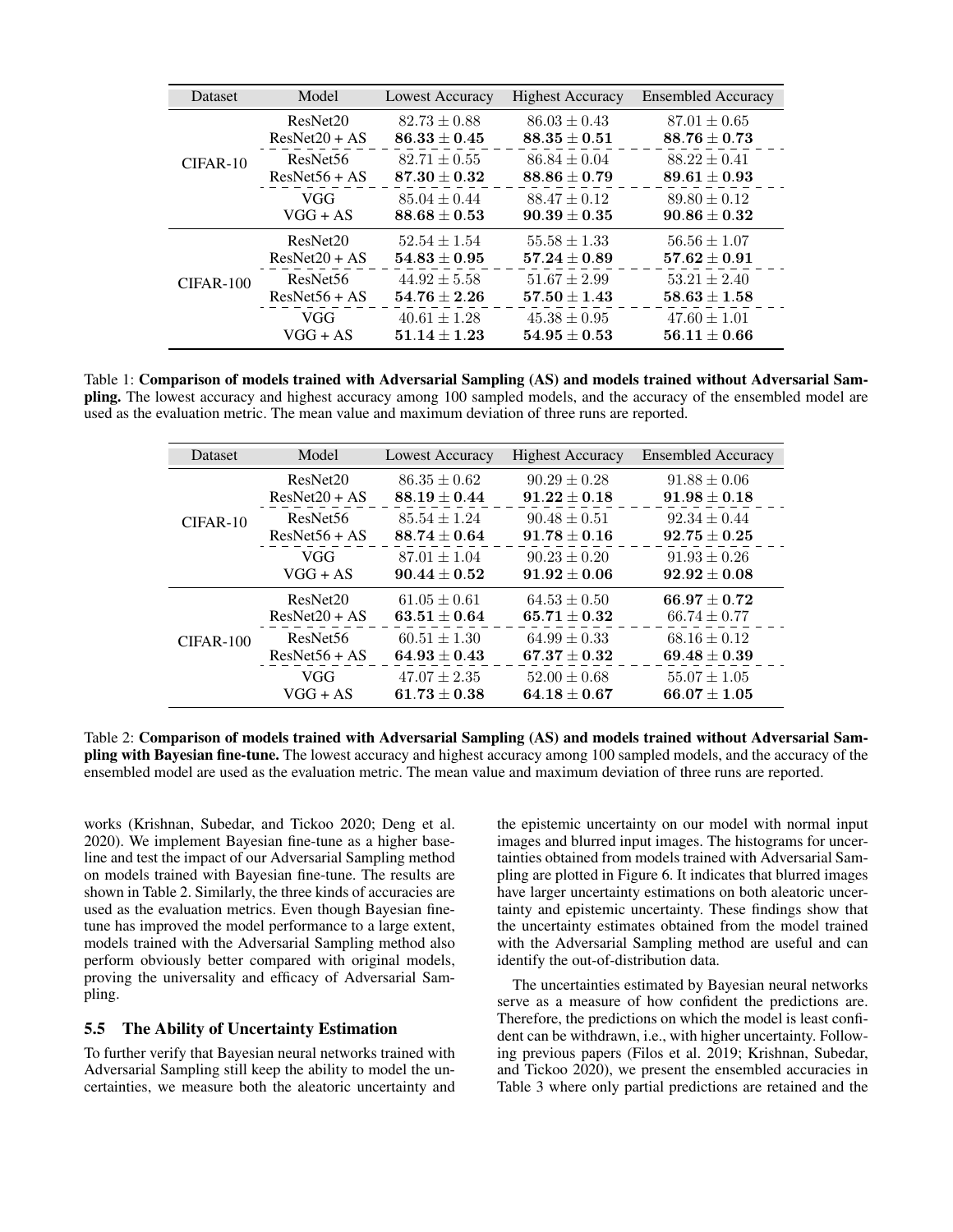| <b>Dataset</b> | Model                | 20 % data retained | 40 % data retained | $60\%$ data retained | 80 % data retained |
|----------------|----------------------|--------------------|--------------------|----------------------|--------------------|
| $CIFAR-10$     | ResNet20             | $99.82 \pm 0.08$   | $99.62 \pm 0.14$   | $98.55 \pm 0.22$     | $94.45 \pm 0.30$   |
|                | $ResNet20 + AS$      | $99.90 \pm 0.05$   | $99.74 \pm 0.11$   | $99.07 \pm 0.15$     | $96.21 \pm 0.35$   |
|                | ResNet <sub>56</sub> | $99.90 \pm 0.05$   | $99.75 \pm 0.10$   | $98.81 \pm 0.23$     | $95.14 \pm 0.61$   |
|                | $ResNet56 + AS$      | $99.95 \pm 0.00$   | $99.81 \pm 0.06$   | $99.21 \pm 0.11$     | $96.84 \pm 0.48$   |
|                | <b>VGG</b>           | $99.88 \pm 0.03$   | $99.74 \pm 0.09$   | $99.28 \pm 0.17$     | $96.54 \pm 0.10$   |
|                | $VGG + AS$           | $99.93 \pm 0.03$   | $99.79 \pm 0.09$   | $99.44 \pm 0.06$     | $97.68 \pm 0.34$   |
| CIFAR-100      | ResNet20             | $96.40 \pm 0.50$   | $85.05 \pm 1.45$   | $74.09 \pm 1.41$     | $64.87 \pm 1.26$   |
|                | $ResNet20 + AS$      | $96.68 \pm 0.68$   | $87.39 \pm 1.59$   | $76.43 \pm 1.29$     | $66.53 \pm 1.06$   |
|                | ResNet <sub>56</sub> | $93.88 \pm 0.73$   | $80.38 \pm 1.29$   | $69.82 \pm 2.13$     | $61.09 \pm 2.56$   |
|                | $ResNet56 + AS$      | $97.18 \pm 0.43$   | $88.09 \pm 1.89$   | $77.20 \pm 1.85$     | $67.35 \pm 1.94$   |
|                | <b>VGG</b>           | $86.93 \pm 0.28$   | $72.96 \pm 0.36$   | $62.96 \pm 0.76$     | $54.59 \pm 0.82$   |
|                | $VGG + AS$           | $96.32 \pm 0.23$   | $85.61 \pm 0.59$   | $74.28 \pm 0.72$     | $64.79 \pm 0.73$   |

Table 3: Comparison of classification accuracy when only partial data are retained according to the uncertainties of the predictions. The accuracies of the ensembled models from 100 samplings are used. The mean value and maximum deviation of three runs are reported.



Figure 5: Error rates of models trained with different hyperparameter λ during a 200-epoch training. *Best viewed in color.*



Figure 6: Uncertainties measured by Bayesian neural networks trained with Adversarial Sampling. Models trained with Adversarial Sampling keep the ability to model uncertainties. *Best viewed in color.*

rest are referred according to the total uncertainty. It can be

seen as a more comprehensive evaluation metric on model performance and the ability to model uncertainties. The results show that the accuracy goes higher when fewer predictions are retained on all network structures and all datasets, which verifies the effectiveness of the estimated uncertainties. Models trained with the Adversarial Sampling have higher performance compared with models trained without Adversarial Sampling. Therefore, training with Adversarial Sampling approach is still helpful and enhances the model performance under this scenario, which confirms the effectiveness and versatility of the Adversarial Sampling method.

# 6 Conclusion

In this paper, we argue that the randomness of sampling in Bayesian neural networks causes the performance decrease. Then we propose to train Bayesian neural networks with Adversarial Distribution as a theoretical solution. Because the calculation of Adversarial Distribution is difficult in general, we further propose Adversarial Sampling as an approximation in practice. It tries to find the likely models with the worst performance by several iterative adversarial perturbations on the sampled parameters. Extensive experiments validate our proposal and show that models trained with Adversarial Sampling outperform models without Adversarial Sampling significantly. Moreover, models trained with the Adversarial Sampling method keep the ability to model the uncertainties, which further expands its application scenarios.

# Acknowledgements

This work was supported in part by National NSF of China (NO. 61872234, 61732010), Shanghai Key Laboratory of Scalable Computing and Systems. Ruhui Ma is the corresponding author.